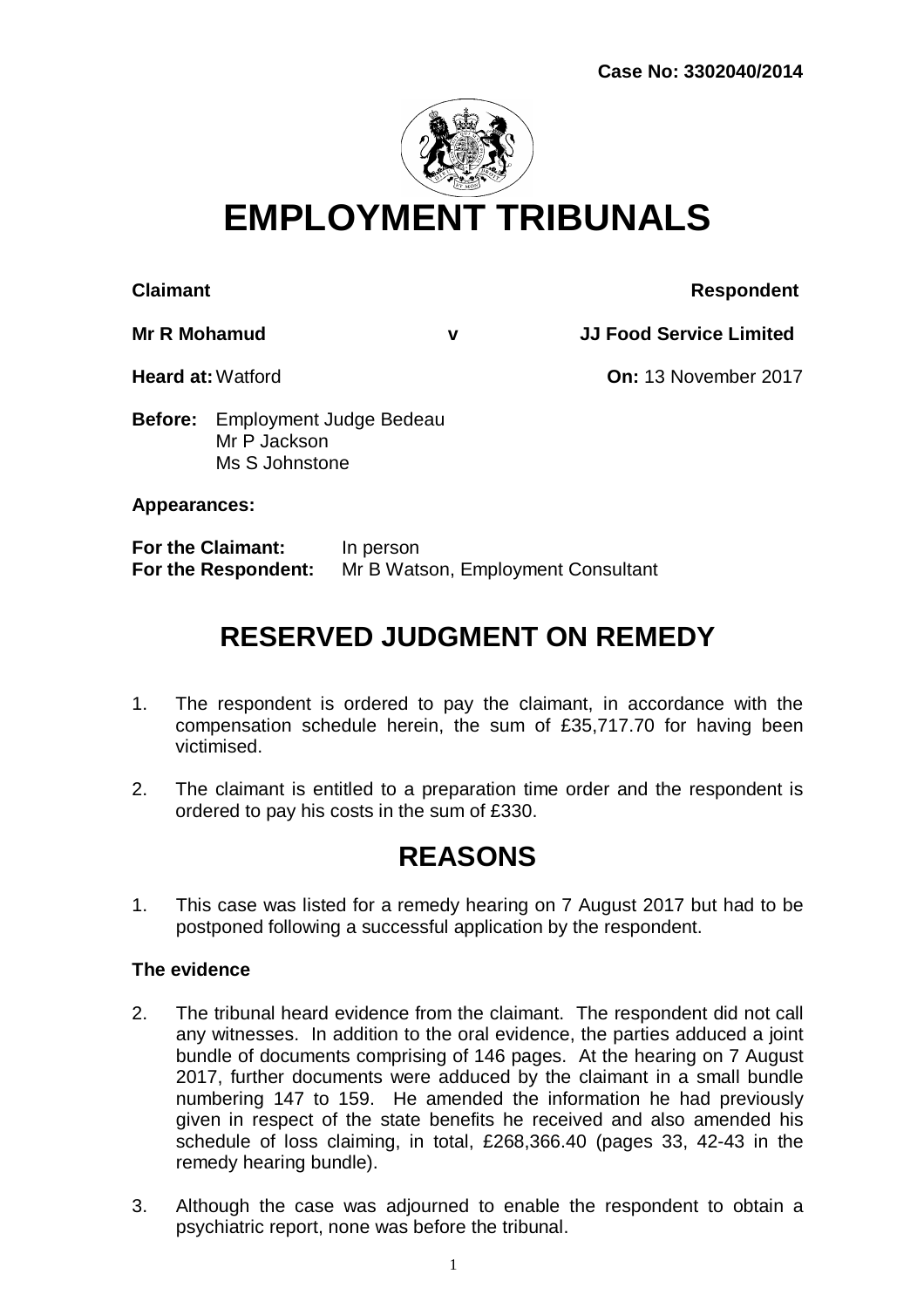#### **Findings of fact**

- 4. The claimant was born on 27 August 1966 and is 51 years of age.
- 5. In 2008 he was employed by Snowick Ltd, as a book-keeper and, after 8 months, his employment was terminated. Following his termination, in 2008 he was diagnosed as suffering from stress and depression. He later obtained employment as a finance officer with Collingham Tutors Ltd from 2009 to 2010. From March 2011 to February 2012, he worked for Strand Palace Hotel as a credit controller. Thereafter, he obtained employment on a part-time basis with a company called A2Z Solutions where he worked for nine months from March to November 2012. This was followed by his employment with the respondent from December 2012 to his termination on 13 August 2014.
- 6. Prior to the claimant's disciplinary hearing, at his return to work meeting on 30 July 2014, he answered the following question on the Return to Work form: "Was the absence a result of an injury at work or work-related illness?" to which he replied: "Yes". This means that he cannot rely on any pre-dismissal treatment in support of either his personal injury or injured feelings claims. (82 of the liability bundle)
- 7. After his dismissal he visited his doctor in September 2014 and was issued with a fit note dated 2 September 2014, diagnosing "anxiety with depression". He told us he was prescribed Amitriptyline 10mg per day. In October 2014 the dose was increased to 25mg to be taken twice at night.
- 8. From the fit notes supplies the diagnosis changed to "stress and anxiety", "work stress", "poor sleep pattern", "anxiety state", and by 7 April 2015, to "depression". He said that in January 2015 he felt suicidal and contacted his doctor who asked him to complete a PHQ-9 and GAD-7, depression and anxiety questionnaires on 3 February and 13 March 2015 respectively. From what he stated on the forms, he told us that his general practitioner was of the view that he was suffering from severe depression but there is the absence of any medical evidence in support of this opinion. He was not referred to a consultant psychiatrist for examination and treatment nor to a community psychiatric nurse. (Remedy bundle 21-22)
- 9. He was prescribed Citalopram 10mg a day which was later increased to 20mg in March 2015. (Remedy bundle 19)
- 10. His general practitioner, Dr A K Shah, wrote on 19 March 2015, the following:-

"We undertook a formal depression and anxiety questionnaires. He scored high on both of these questionnaires. His diagnosis was changed to a diagnosis of depression in February this year and he was started on antidepressant drug Citalopram in the dose of 10mg daily. He was reassessed on the 17 March when he reported some benefit from his antidepressant medication. His depression and anxiety scores (PHQ-9 and GAD-7) also showed some improvement. His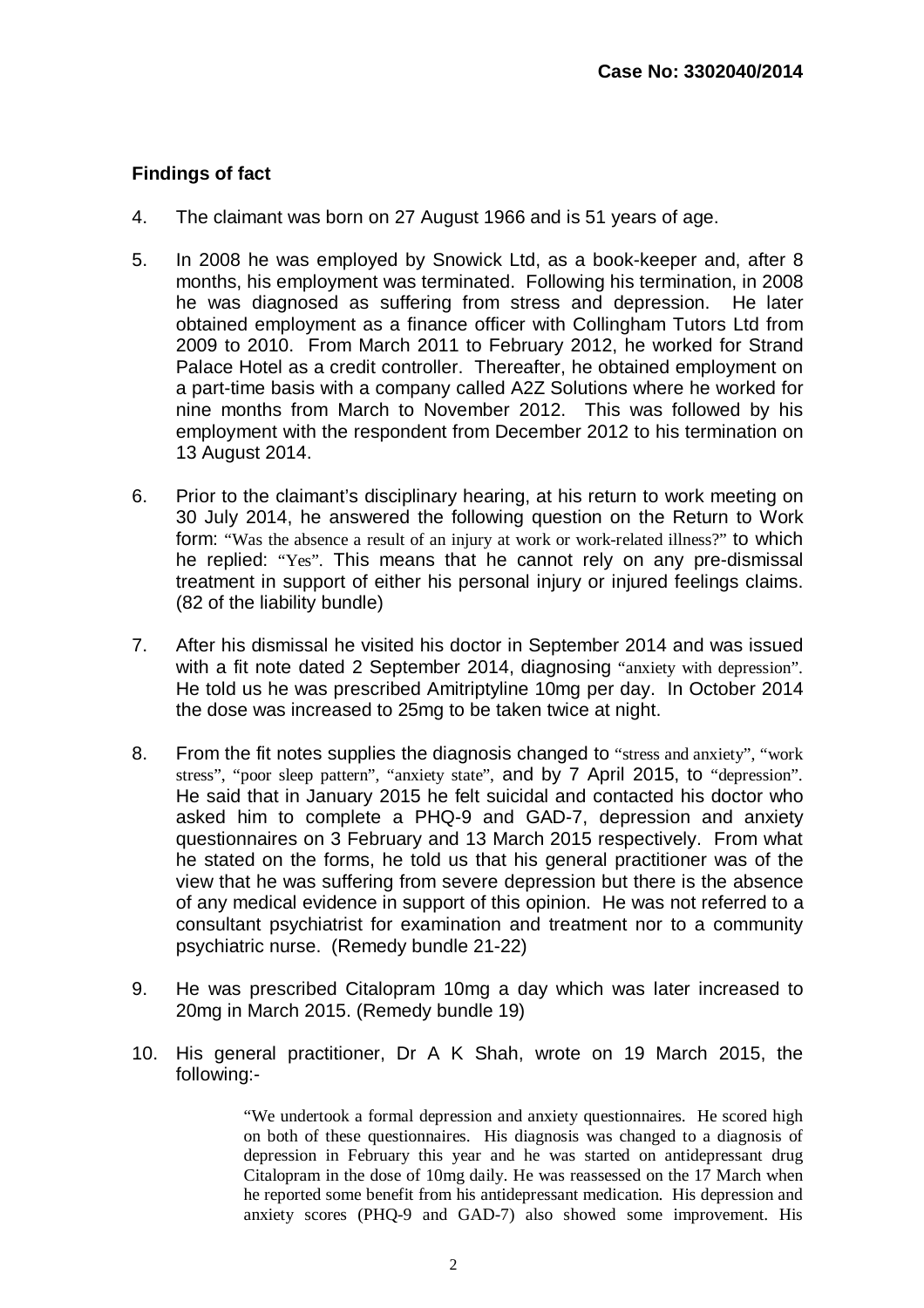antidepressant medication dose has been increased to 20mg daily and he will be reviewed again in due course. It is likely that he will remain on this medication for the next 6-8 months and this will require regular follow up.

He does have a history of episode of anxiety and depression in 2008 but has experienced no mental health issues during the intervening period. It is highly likely that his recent employment issues have provoked a trigger for the relapse of his symptoms of anxiety and depression. On talking to him, it does come across that he is deeply upset and aggrieved by what he perceives as very unfair treatment from his employers." (RB 23)

- 11. The above is the most recent medical report produced by the claimant. His doctor is not a psychiatrist and does not explain in medical terms what were and how the "recent employment issues" were highly likely to have provoked a trigger for the relapse of the claimant's anxiety and depression. By the date of the report the claimant had been dismissed for seven months and his medical diagnosis changed over time.
- 12. In July 2015, he was referred to a consultant in relation to his haemorrhoids. In January 2016, he had a recurrence of plies and haemorrhoids and was prescribed Lidocaine ointment which did not resolve his problems. He saw a consultant on 11 March 2016, who diagnosed anal fissure and advised that he should take Rectogesic ointment. On 29 July 2016, he had surgery to resolve the pain when passing stool. He said that it took three months to recover. Although he said that his anal fissure and haemorrhoids were caused by stress occasioned by victimisation by the respondent, there was no medical evidence in support of that assertion.
- 13. He told the tribunal and we do accept his evidence, that with the medication he was taking, by May 2015 he felt much better in himself and it stopped altogether in January 2016. He got married in November 2015. His wife works as a part-time carer.
- 14. He started looking for work in June/July 2015 and was able to secure employment in January 2016 covering for someone who was on maternity leave. He worked as a bookkeeper but that employment ended in February 2017. His current employment commenced in March 2017 as a financial analyst on a salary of £26,000 gross per annum. He is on contract for one year and had been told that at the expiry of the year, his position would be reviewed. There is the possibility that his employment may be made permanent subject to him achieving good performance record.
- 15. His pre-dismissal salary with the respondent was £21,000 gross per annum. He was in a pension scheme in which the respondent contributed 2% of his gross weekly salary of £403.85.
- 16. He has been ACCA qualified in England since 2003.
- 17. He said that during the disciplinary process Mr Larkin did not provide him with copies of witness statements and he did not receive Ms Agnieszka Binek's, human resources coordinator, third witness statement and her minutes of the meeting on 23 July 2014. He could have called Ms Binek but did not. Although he alleged that in so doing he was denied the opportunity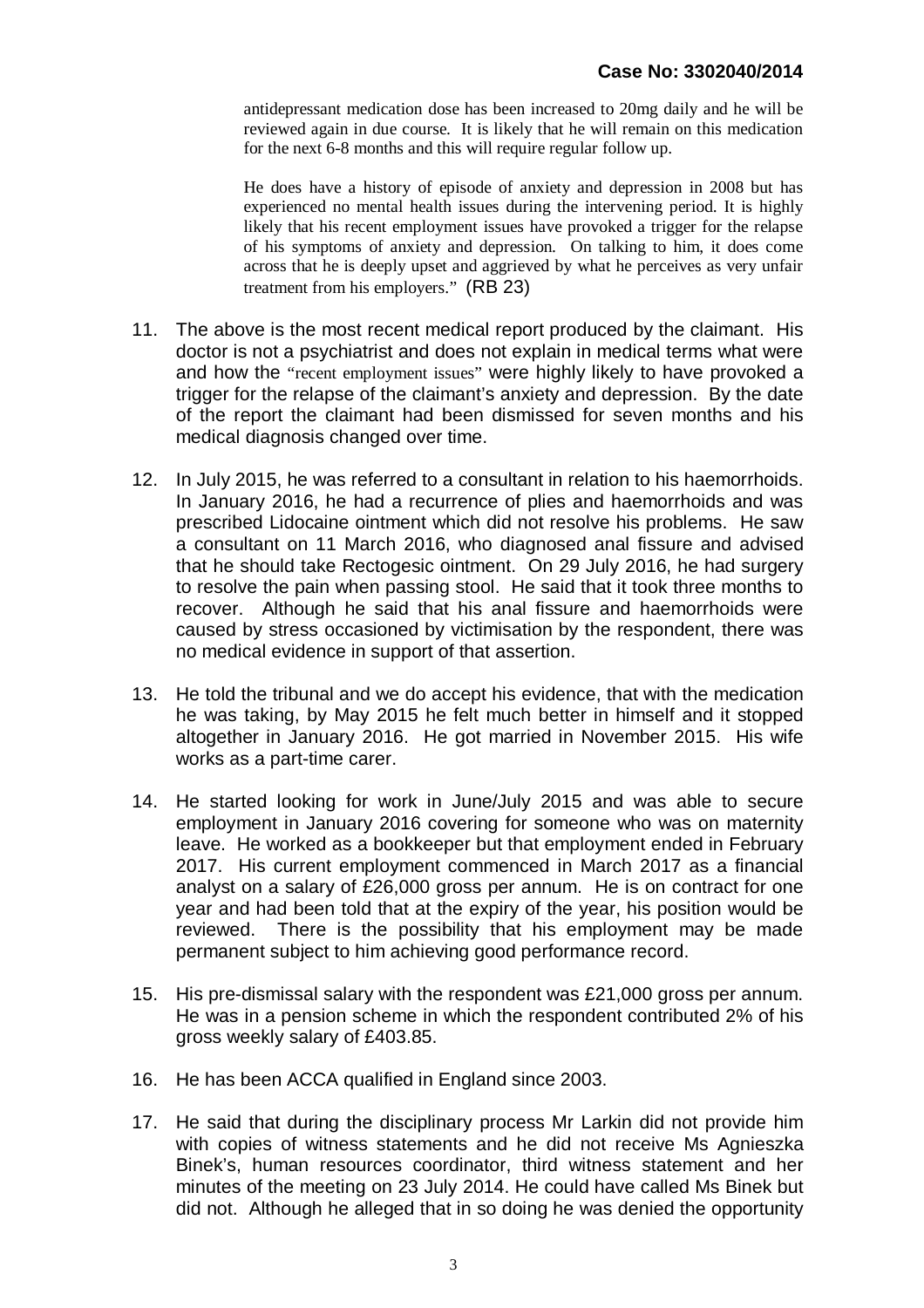of calling relevant witnesses, in cross-examination he said that he did not have any witnesses he wanted to call. He said that the respondent should have adjourned the grievance meeting but instead conducted a further investigation after it.

18. He was on Employment Seekers' Allowance from 5 September 2014 to 11 June 2015 of £2,860.53. Thereafter, he received Jobseekers' Allowance from 14 July 2015 to 12 January 2016 of £2,118.72.

#### **Submissions**

19. We have taken into account the submissions by the claimant and by Mr Watson, on behalf of the respondent. We do not repeat their submissions herein having regard to rule 62(5) Employment Tribunals (Constitution and Rules of Procedure) Regulations 2013, as amended. In addition, we have taken the claimant's amended compensation schedule.

#### **The law**

- 20. In relation to injury to feelings, section 119(4) Equality Act 2010, states, "An award of damages may include compensation for injured feelings (whether or not it includes compensation on any other basis.)"
- 21. We have taken into account the general principles in the award for injury to feelings as set out in the race discrimination case of Prison Service and Others v Johnson [1997] ICR 275, a judgment of the EAT and the three bands of injury to feelings award in the case of Vento v Chief Constable of West Yorkshire Police (No.2) [2003] ICR 318, a judgment of the Court of Appeal updated to take into account the effects of inflation since 2003 in the case of Da'Bell v NSPCC [2020] IRLR 19. The EAT held in that case that the lower band should be £600-£6,000; the middle band, £6,000-£18,000; and the top band, £18,000-£30,000, applying a 20% increase to each of the Vento bands.
- 22. Following the cases of Simons v Castle [2013] I All ER 334 and Beckford v London Borough of Southwark [2016] IRLR 178, the 10% uplift applies to injury to feelings awards.
- 23. The Employment Appeal Tribunal has subsequently stated that the bands and awards for injury to feelings can be adjusted by individual Employment Tribunals where there is cogent evidence of the rate of change in the value of money: AA Solicitors Ltd v Majid (2016) UKEAT/0217/15. See also Bullimore v Pothecary Witham Weld (2010) UKEAT/0189/10, [2011] IRLR 18 at para 31.
- 24. In De Souza v Vinci Construction (UK) Ltd [2017] EWCA Civ 879 the Court of Appeal also ruled that the 10% uplift provided for in Simmons v Castle should apply to Employment Tribunal awards of compensation for injury to feelings and psychiatric injury in England and Wales.
- 25. Following the De Souza case the Presidents of England and Wales and Scotland issued a joint Presidential Guidance on the award of injury to feelings on 4 September 2017. The salient part states as follows:-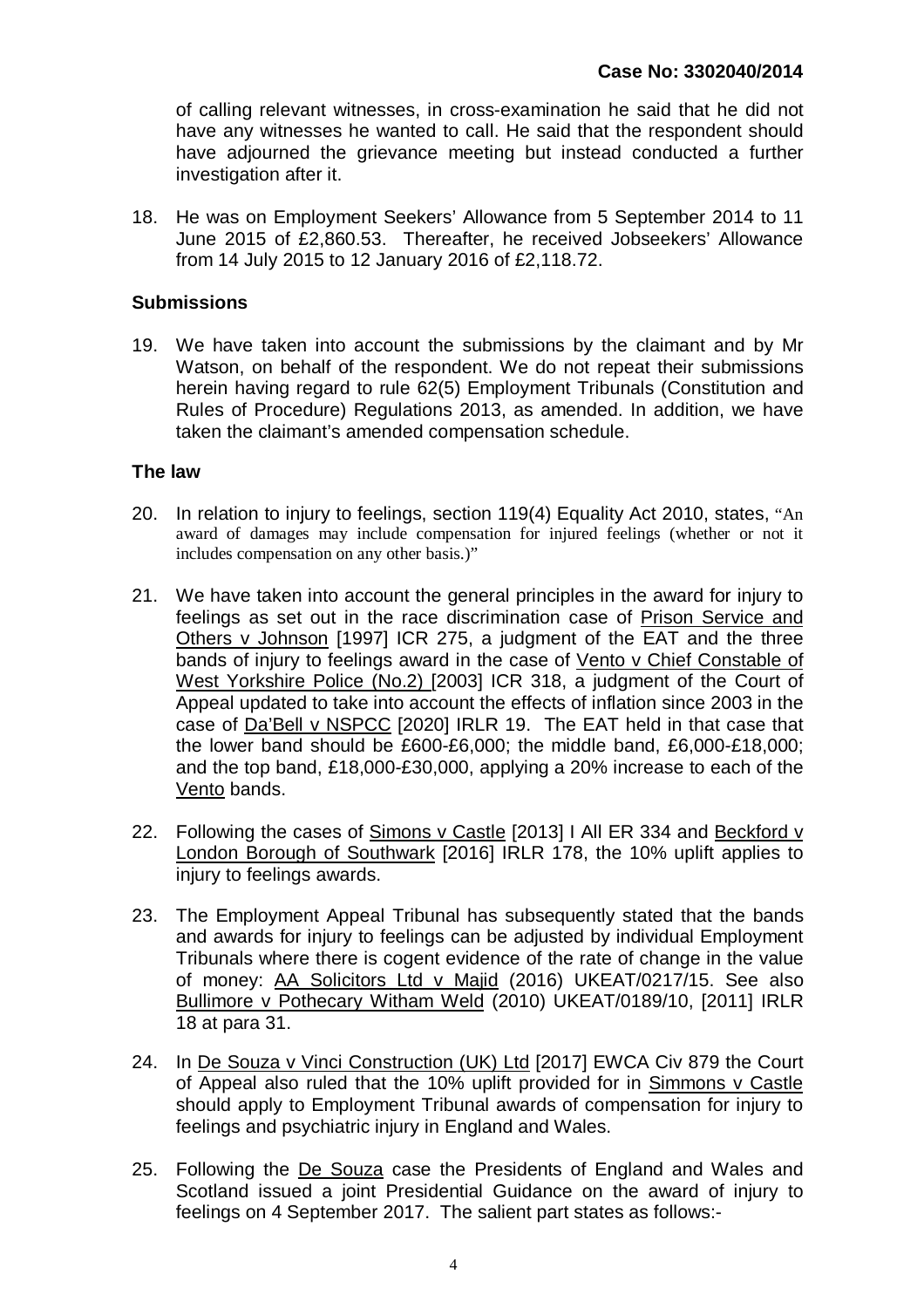"In respect of claims presented on or after 11 September 2017, and taking account of Simmons v Castle and De Souza v Vinci Construction (UK) Ltd, the Vento bands shall be as follows: a lower band of £800 to £8,400 (less serious cases); a middle band of £8,400 to £25,200 (cases that do not merit an award in the upper band); and an upper band of  $£25,200$  to  $£42,000$  (the most serious cases), with the most exceptional cases capable of exceeding £42,000."

- 26. The Guidance does not apply in this case as the claim was presented before 11 September 2017.
- 27. In relation to the award of aggravated damages, we have also considered the cases of Alexander v Home Office [1988] ICR 685, a judgment of the Court of Appeal in which it was held that such damages can be awarded in a discrimination case where the respondent has behaved in a "high-handed, malicious, insulting or oppressive manner in committing the act of discrimination" and in Commissioner of Police v Shaw [2012] ICR 464, a judgment of the Employment Appeal Tribunal, Mr Justice Underhill, President, held that a tribunal can increase an injury to feelings award to reflect certain aggravating features or award aggravated damages where the manner in which the wrong was committed was particularly upsetting; where there was a discriminatory motive; or where the subsequent conduct adds to the injury.
- 28. As regards exemplary damages, in the case of Rookes v Barnard [1964] AC 1129, the House of Lords held that such damages can awarded where the conduct by Government servants is oppressive, arbitrary or unconstitutional; or the conduct of the respondent is designed to be selfprofiting, for example, not taking disciplinary action against alleged discriminator because he or she is a valuable employee; or where such damages are specifically authorised by statute.
- 29. An employment tribunal has jurisdiction to award compensation for personal injury caused by the unlawful discriminatory act, Sheriff v Klyne Tugs (Lowestoft) Ltd [1999] ICR 1170, a judgment of the Court of Appeal. The Court held that a claimant can claim for personal injury arising from the statutory tort of discrimination. The test is not reasonable foreseeability but causation, that is, did either the physical, psychological or psychiatric injury arose naturally and directly from the discriminatory act?
- 30. The tribunal must be careful not to award double recovery as injury to feelings and personal injury awards are distinct, HM Prison Service v Salmon [2001] IRLR 425, a judgment of the EAT.
- 31. In the case of Holmes v Qinetiq Ltd [2016] IRLR 664, EAT held that the ACAS Code in relation to the application of the uplift, only applies to dismissals involving some form of "culpable conduct."
- 32. Paragraph 9 of the ACAS Code of Practice Disciplinary and Grievance Procedures state the following:

"If it is decided that there is a disciplinary case to answer, the employee should be notified of this in writing. This notification should contain sufficient information about the alleged misconduct or poor performance and its possible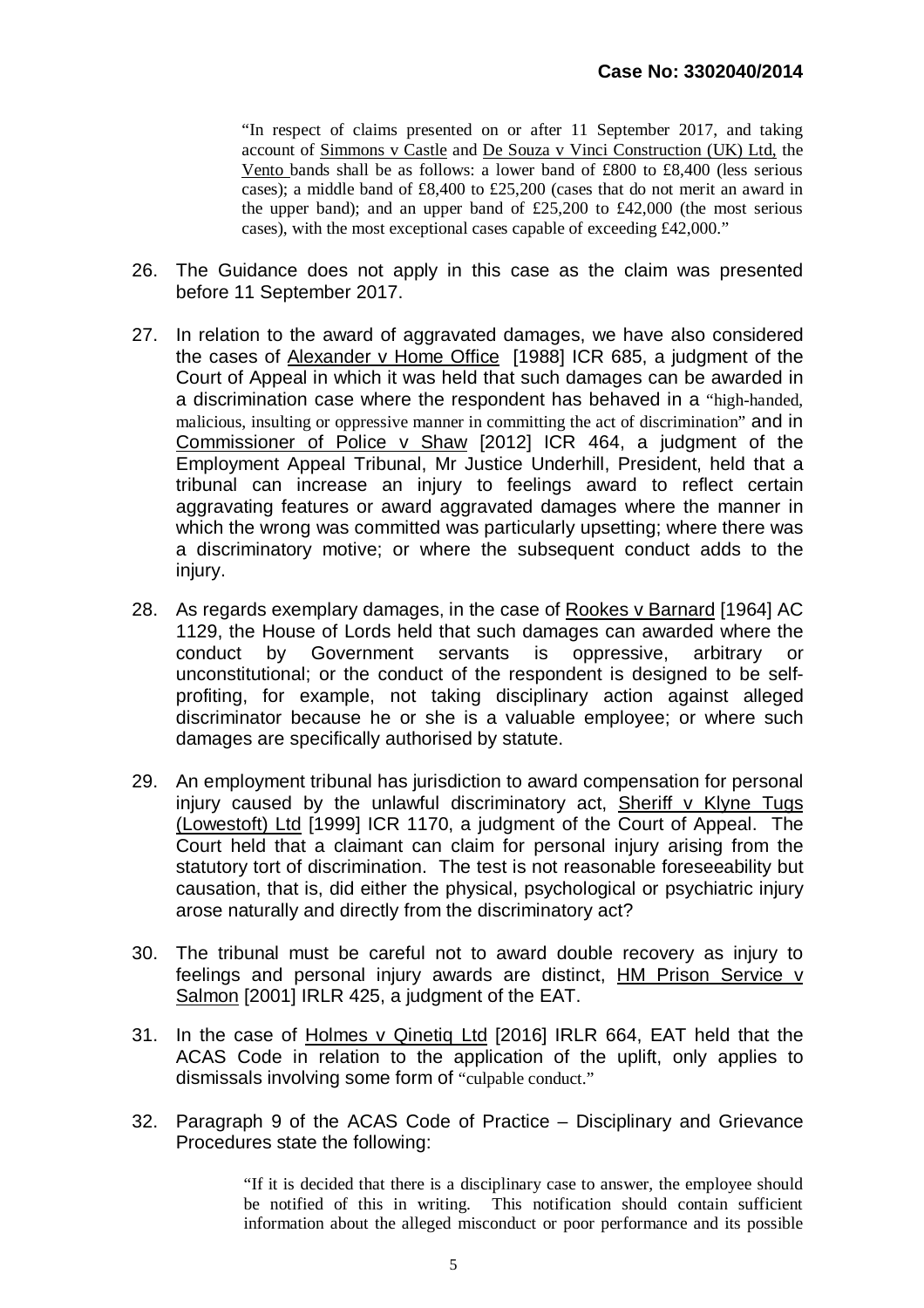consequences to enable the employee to prepare to answer the case at a disciplinary meeting. It would normally be appropriate to provide copies of any written evidence, which may include any witness statements, with the notification"

#### **Conclusion**

- 33. We will limit his financial losses up to 11 January 2016 as the claimant has been in regular employment since that date. The respondent has accepted that he is entitled to be compensated for loss of earnings from 13 August 2014 to 11 January 2016, a period of 74 weeks at £334.65 net per week. This gives a figure of £24,764.10 net.
- 34. He is entitled to the respondent's contributions towards his pension which was 2% of his gross weekly salary of £403.85 or £8.08 per week. Over 74 weeks he has lost £597.92 by way of the respondent's contributions.
- 35. He is not entitled to loss of statutory employment rights as he did not have two years' minimum qualifying period of service and could not bring an unfair dismissal claim.
- 36. His entitlement to one week's pay is subsumed in his loss of earnings calculation from the date of his dismissal on 13 August 2014.
- 37. As regards injury to feelings, we accept that he suffered following the termination of his employment. He had problems sleeping. The dismissal affected him as can be seen from the fit notes. He mainly suffered from stress and anxiety. He, however, told us that from May 2015, because of the increased dosage in his medication, he began to feel much better in himself. By July 2015 he felt confident enough to apply for employment elsewhere. In January 2016, he was no longer on prescribed medication and from that point onwards he felt better in himself. He is content in his current employment and is hopeful that he will be given a permanent position. He has been married for the last two years.
- 38. We find that his hurt and upset was from August 2014 to January 2016, a period of one and a half years. We have taken this into account and have conclude that he should be awarded the sum of £8,000 in respect of his injured feelings.
- 39. In relation to aggravated damages, he submitted that the respondent was malicious and wanted to dismiss him notwithstanding the fact that after the second meeting he turned up for work not wearing jeans yet he became the subject of disciplinary proceedings. He accused the respondent of being vindictive and spiteful because he raised the issue of discrimination in his email of 21 July 2014 and at the meetings on 18 and 21 July 2014. He further submitted that Mr Larking admitted in cross-examination that the reason he dismissed his appeal was because of his persistent challenges to the smart/casual dress code policy. He was sent home on 18 and 21 July 2014 and felt humiliated and insulted. Having regard to these facts the respondent's finance managers, he submitted, acted in a high-handed, malicious and insulting way.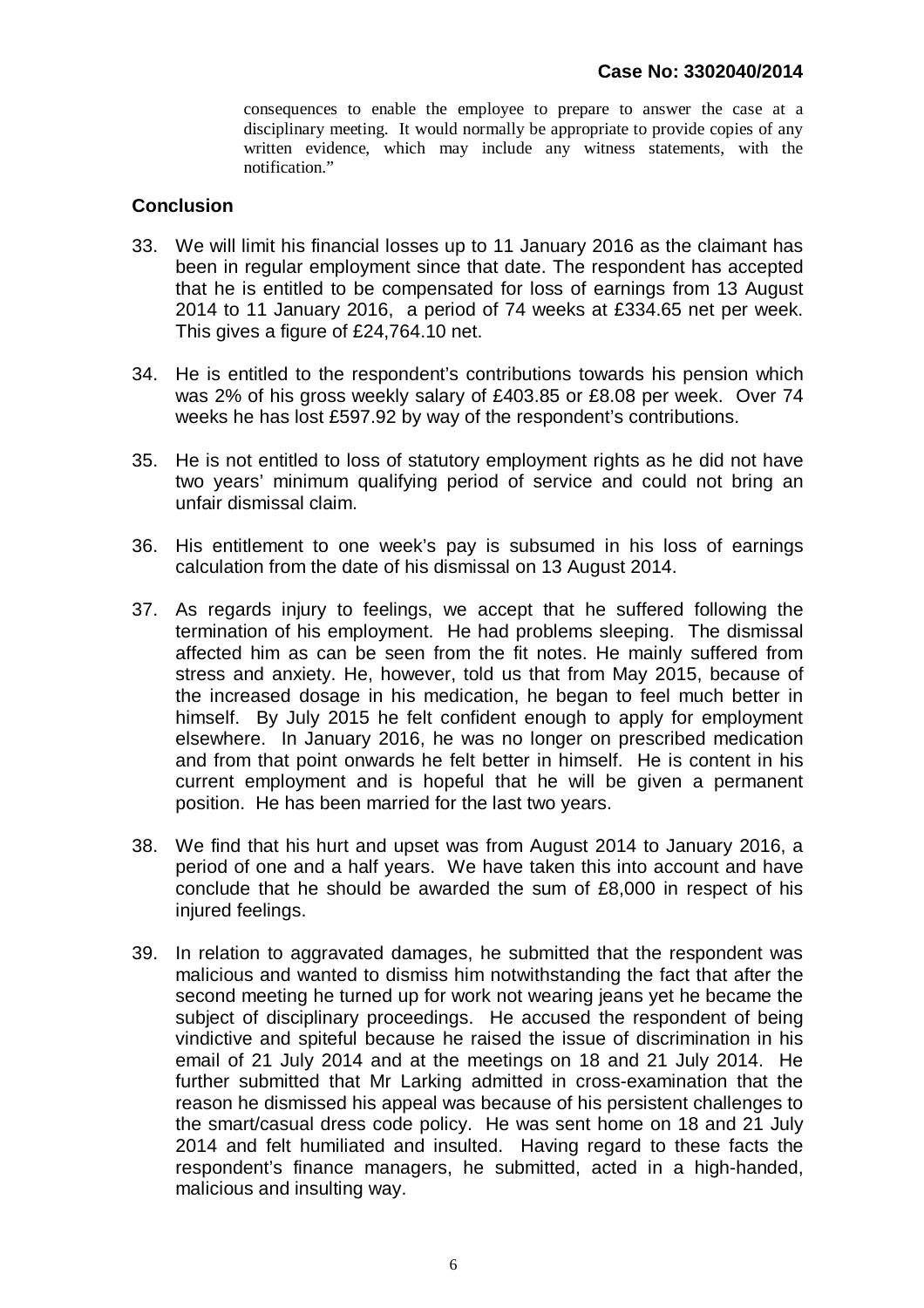- 40. We did not conclude that the dress code was indirectly discriminatory because of sex. The respondent was entitled to enforce its dress code policy and did do so. Our judgment in the claimant's favour was in relation to victimisation. As the dress code was not discriminatory because of sex we do not conclude that the respondent acted in a high-handed, malicious or insulting manner towards the claimant nor do we find that the respondent's conduct comes within one of the categories set out in the Commissioner of Police v Shaw case.
- 41. In respect of exemplary damages, following the case of Rookes v Barnard, the respondent was entitled to argue that the claimant was persistent in not complying with its dress code. There was no evidence that it respondent failed to discipline the managers because it was profitable to keep them.
- 42. The claimant further submitted that the respondent failed to comply with the tribunal's orders issued on 3 August 2015 in respect of the serving of witness statements for the remedy hearing. The respondent, however, did not call any witnesses and this was a decision it was entitled to make. Although it did not obtain a psychiatric report as it had sought at the hearing on 27 July2015, it was eventually prepared to accept the existing medical evidence. These matters, in our view, do not bring the claim within the parameters of Rookes v Barnard for the award of exemplary damages nor for aggravated damages as set out in Shaw
- 43. We have, therefore, come to the conclusion that the claimant is not entitled to aggravated and exemplary damages.
- 44. As regards personal injury, the claimant asserted that haemorrhoids and anal fissures were caused by stress. There is no medical evidence in support of that statement. Further, he stated that he had suicidal thoughts in or around January 2015 but that is not referred to in Dr AK Shah's letter dated 19 March 2015. No reference is made to his alleged severe depression diagnosis and was not referred for specialist psychiatric treatment. We are satisfied based on the documentary evidence that the claimant did not establish that there is a causal connection between his dismissal and what he claimed were his severe depression, suicidal thoughts, anal fissure and/or haemorrhoids. He has not established and entitlement to an award for personal injury.
- 45. He is, however, entitled to interest at 8% at the midway point in respect of his financial losses.
- 46. In relation to his injury to feelings award, he is entitled to interest at 8% from the date the decision was taken to terminate his employment up to the remedy hearing. The dismissal letter was dated 13 August 2014 which, in the ordinary course of first class post, he would have received on 14 August 2014.
- 47. In relation to his costs, following the respondent's successful application on 7 August 2017, he told us that he spent between 12-14 hours preparing for that hearing. In the circumstances we will award him 10 hours preparation time for the aborted hearing on 7 August 2017 at the rate of £33 per hour, a total of £330.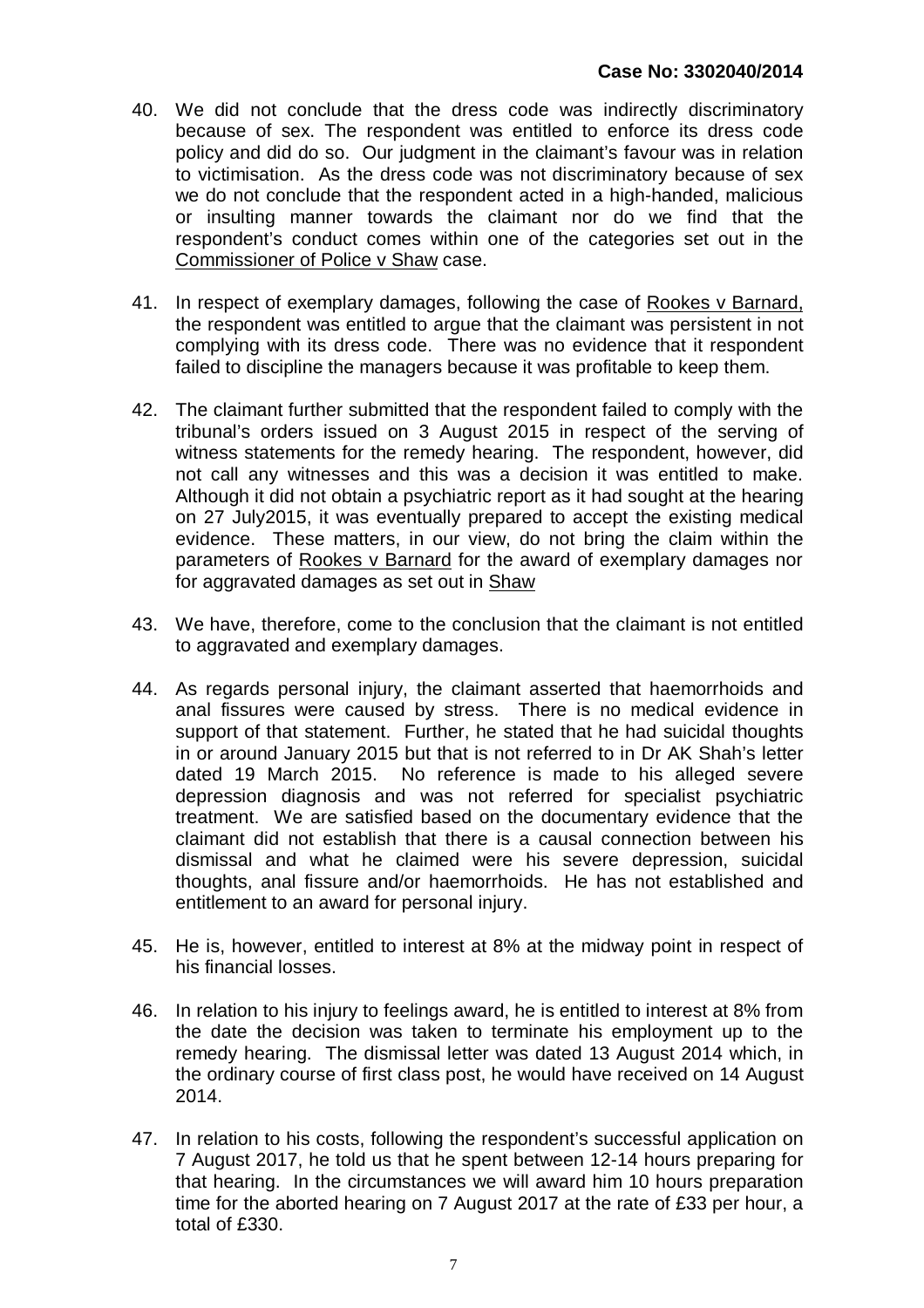- 48. With regard to the alleged breach of the ACAS Code, the issue of concern is whether or not the claimant is entitled to have sight of the statements obtained after the disciplinary hearing. More specifically, he asserted that the respondent breached the ACAS Code, in that he was not provided with the witness statements of Ms Binek and minutes written by her on 23 July 2014 with the disciplinary hearing letter. Secondly, he was denied the opportunity to call relevant witnesses and to raise points about any information provided by them. Thirdly, by not adjourning the grievance meeting for further investigation.
- 49. In relation to the grievance meeting, this did not form part of the tribunal's victimisation judgment. There was no requirement at the time to provide the witness statement of Ms Binek. Paragraph 9 of the ACAS Code states that, "It would normally be appropriate to provide copies of any written evidence, which may include any witness statements, with the notification." It does not state that witness statements "shall" be provided. Our judgment was not in relation to a conduct dismissal but whether the claimant made a protected act and was dismissed as a result. Applying Holmes v Qinetiq Ltd, the ACAS provisions do not apply in this case, therefore, the claimant is not entitled to an uplift.
- 50. The claimant is awarded compensation as set out in the schedule below:

#### **COMPENSATION SCHEDULE**

#### **1. Pecuniary Loss**

1.1 Part loss of earnings

| 13/08/14 to 11/1/16             |            |
|---------------------------------|------------|
| 74 weeks @ £334.65 net per week | £24,764.10 |

1.2 Part loss of pension contributions

13/08/14 to 11/01/16 74 weeks @ £8.08 per week  $\fbox{\qquad}$  £ 597.92 \_\_\_\_\_\_\_\_\_

1.3 Interest

8% from the mid-point – 37 weeks £39.02 per week x 37 weeks £ 1,443.74

**Total pecuniary loss £26,805.76**

£25,362.02

\_\_\_\_\_\_\_\_\_

**2. Non-pecuniary loss**